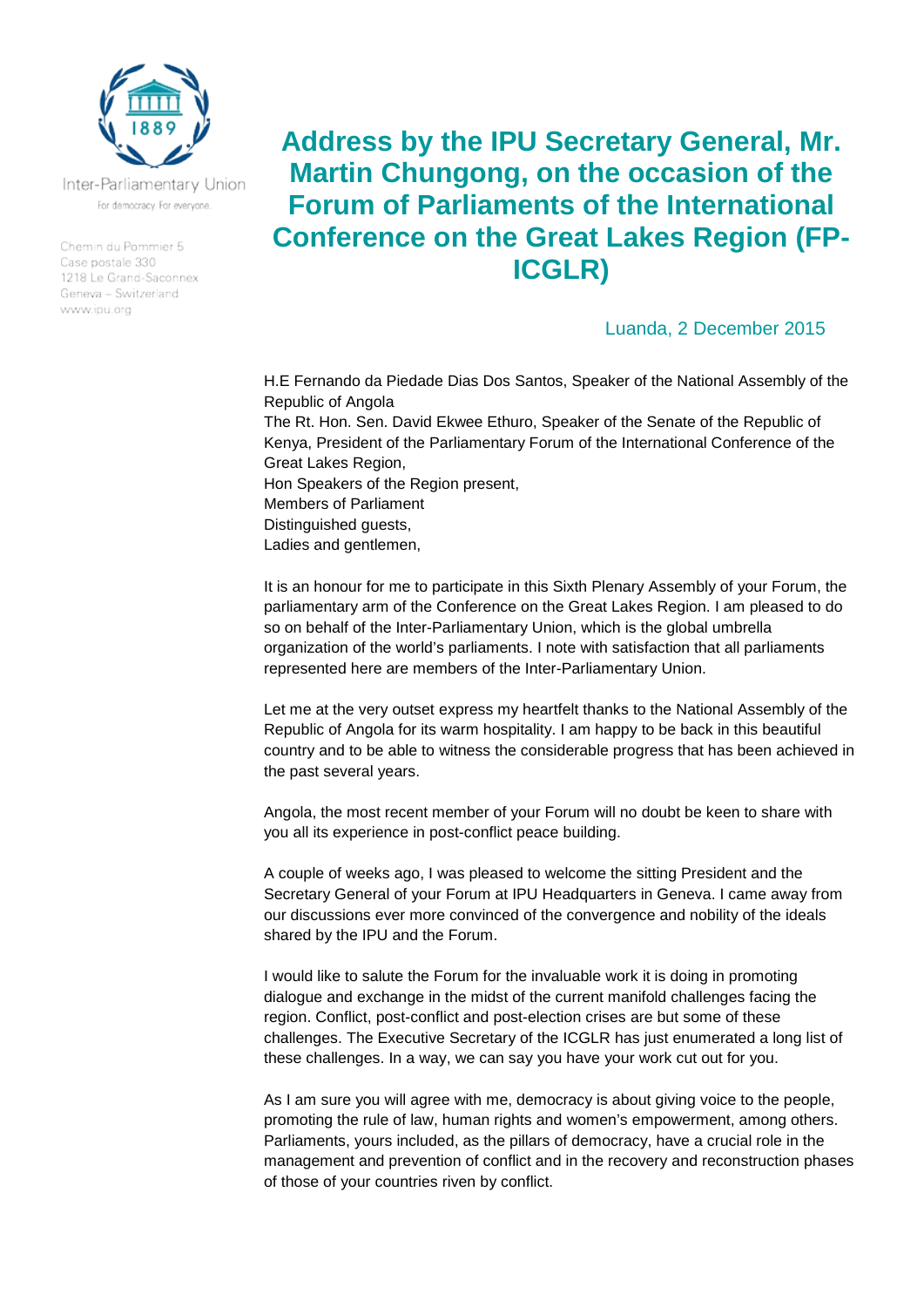In this regard, I cannot overemphasise the importance of Parliament as the preeminent platform for dialogue and the mediation of differences. For it to live up to the billing, it has to be both representative and inclusive of all sectors of society – men, women, youth, disabled persons and minorities. This underscores the critical role of elections, especially elections that are conducted in a consensual manner and under conditions which make their outcome acceptable to all concerned. It is only when elections are conducted in a transparent, fair and free manner that their results can be viewed as credible and legitimate. Needless to say, this is crucial for peace and stability. It is therefore fitting that the strap line of your Assembly is how parliaments can help improve electoral processes.

Let me also point out that parliamentary action can only be effective when it is the result of a transparent and inclusive political process. This is even more desirable and needed in societies that are emerging from conflict. At the risk of sounding condescending, may I say that it is incumbent on you, as the representatives of the people, to do what parliaments do best, namely bringing people closer and acting as an important, transparent and accountable vehicle for political mediation and action.

Indeed, parliament can only realize and achieve its full potential as a unique platform for dialogue and action in a context of respect and trust, with the full participation of men and women of all sectors of society, in partnership with political leaders, civil society organizations and the private sector. Furthermore, this calls for mechanisms that ensure that all political voices are heard and that decisions and policies are devised in a more collaborative fashion for the good of all and not just segments of the population. Similarly, it is important to give voice to the youth, to empower them and create opportunities for them, if we stand any chance of harnessing the potential they represent. The youth are the future but the future has to be prepared today. Indeed, investing in youth is an invaluable conflict-prevention tool, offering them a bright future, instead of leaving them to drift into disenchantment, apathy, and at worst, the hopelessness and brutality of violent extremism.

I would like to use this opportunity to state the IPU's commitment to working with you in making your parliaments evermore fit for purpose and to live up to their responsibilities as the legitimate representatives of the people. In this undertaking, I am sure you will continue to work to ensure that your parliaments are strong and function in an ever more democratic fashion, so that they become more representative, transparent, accountable, accessible and effective.

This is all the more imperative today as peoples' expectations of their leaders are evolving with the rest of the world. Parliaments and parliamentarians need to be tuned to their people and respond to their needs. They need to be more proactive in addressing those needs.

Allow me to stress how important parliaments and their members are as messengers of peace. As leaders, it is your bounden duty to be the torch bearers of peace, to be the voice of moderation, and to serve as role models in your societies. The instant nature of communications today is a powerful tool for conveying the message of peace and dialogue in lieu of hatred and violence. Every word you utter, every action you take is heard and witnessed almost instantaneously across the country, region and world and has the potential to heal just as it can fan the flames of conflict.